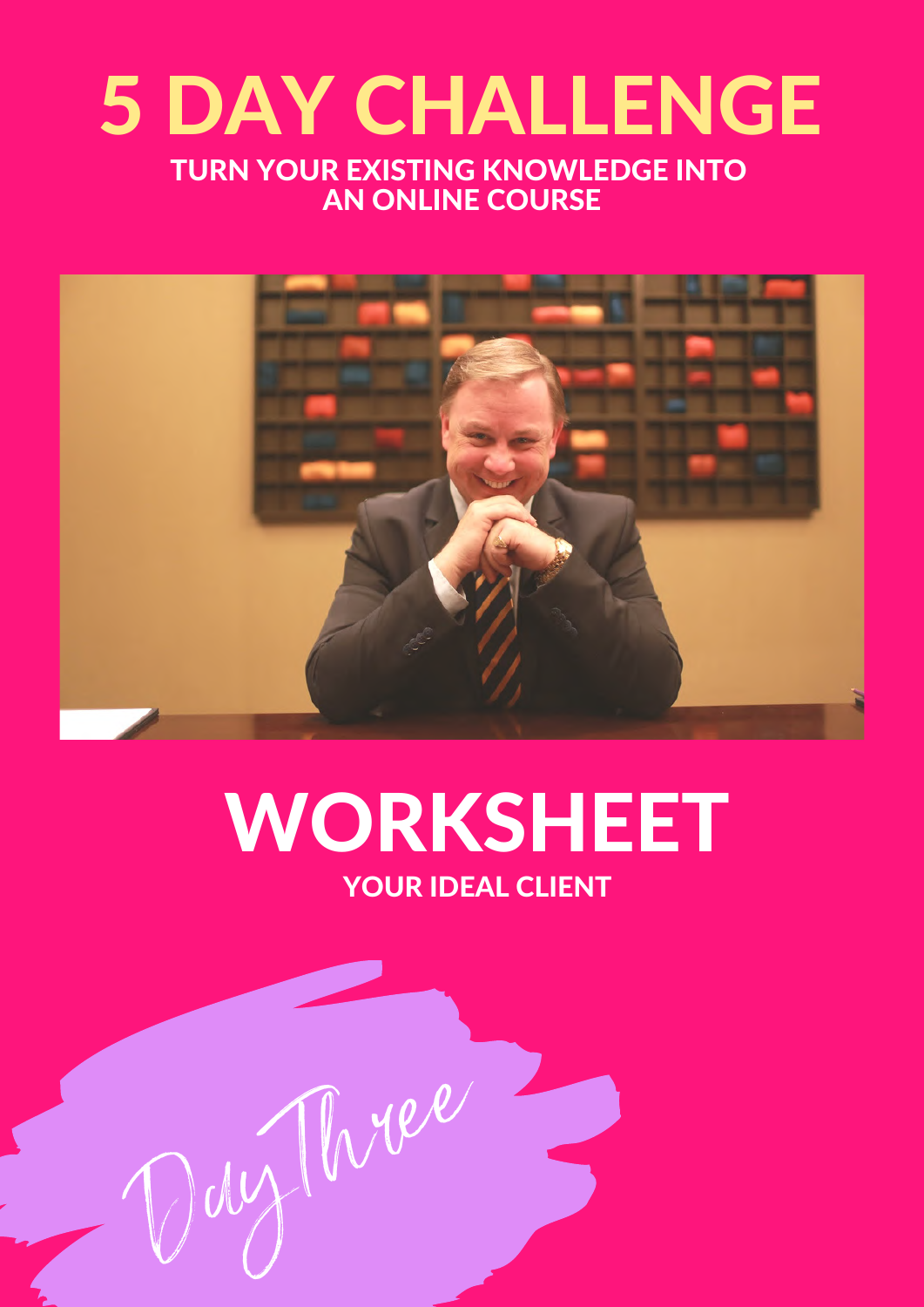## TODAYS VIDEO

#### <https://lux.ac/challenge-day03>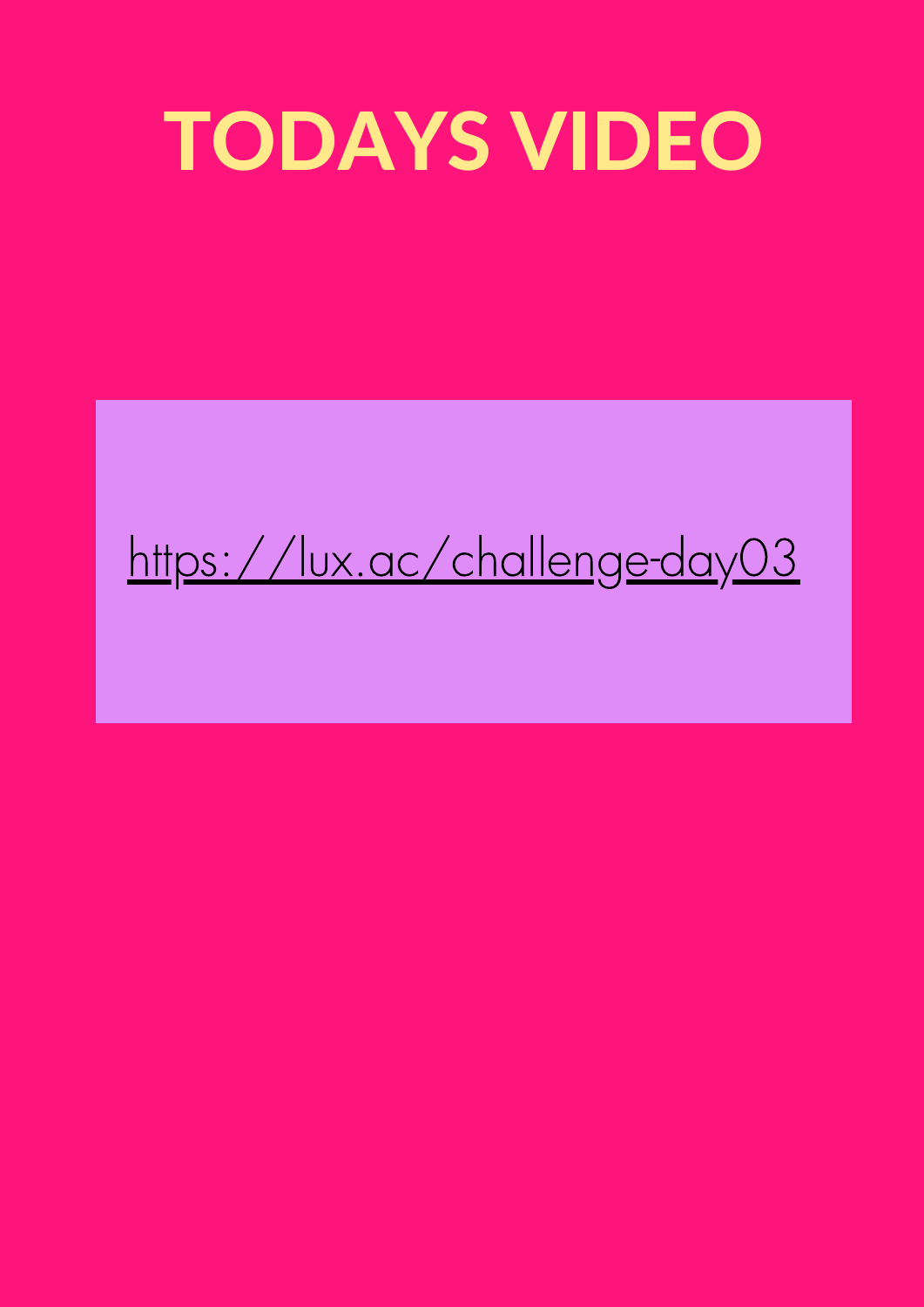Today's task is about getting you clear on WHO is going to buy your training.

Don't get too caught up in making this exercise perfect. It's just a fantasy client, you don't have to tell anyone. You're not even going to have toonly work with this type of person.

This is one of the most important pieces of work you can do in your business. And it's also one of the places I find the most resistance.

The things that you resist the most are usually the things you need to do the most and always the things you feel better once they're done.

Dr. Paul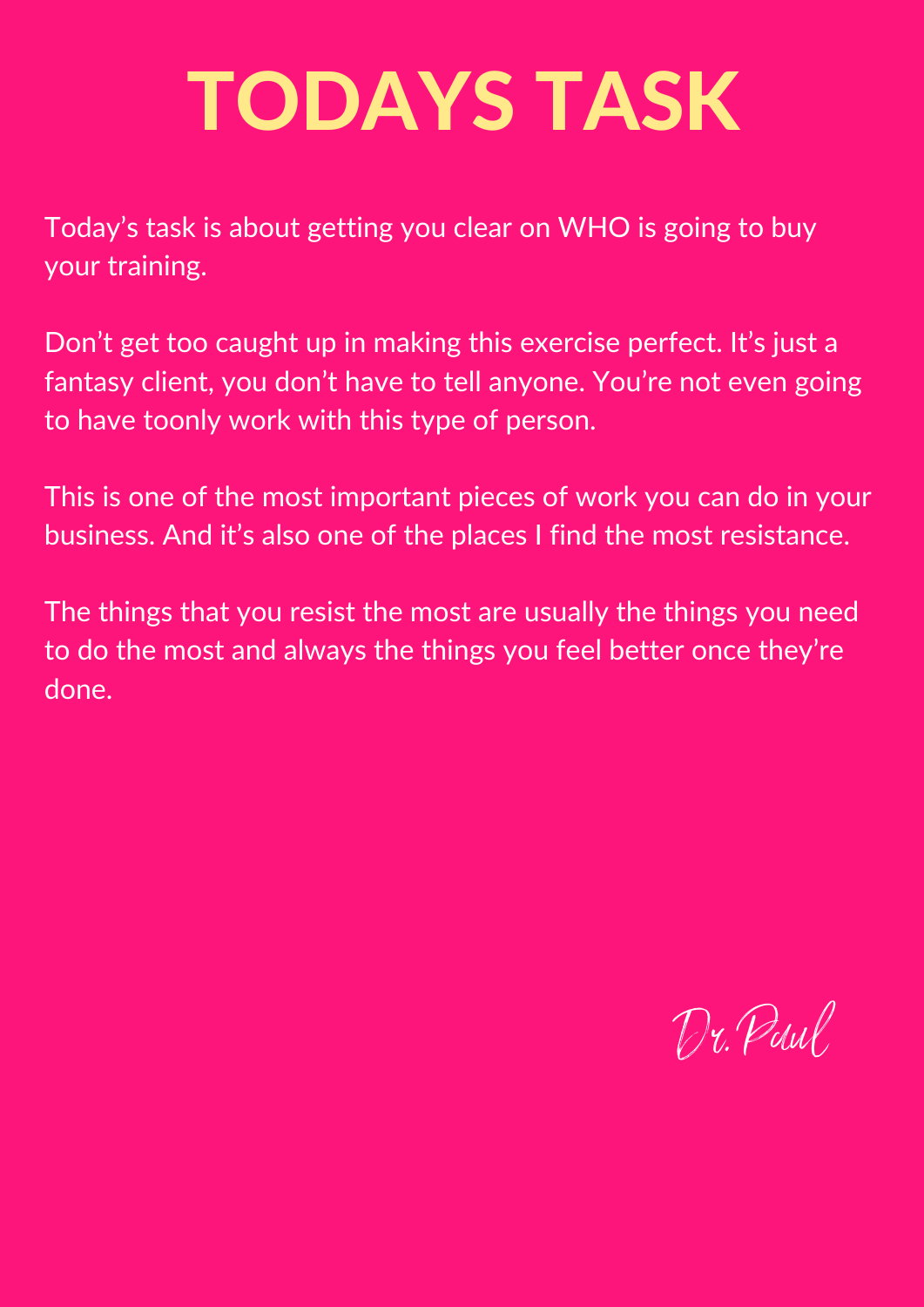I now know that...

I now know that...

I now know that...

I now know that...

I now know that...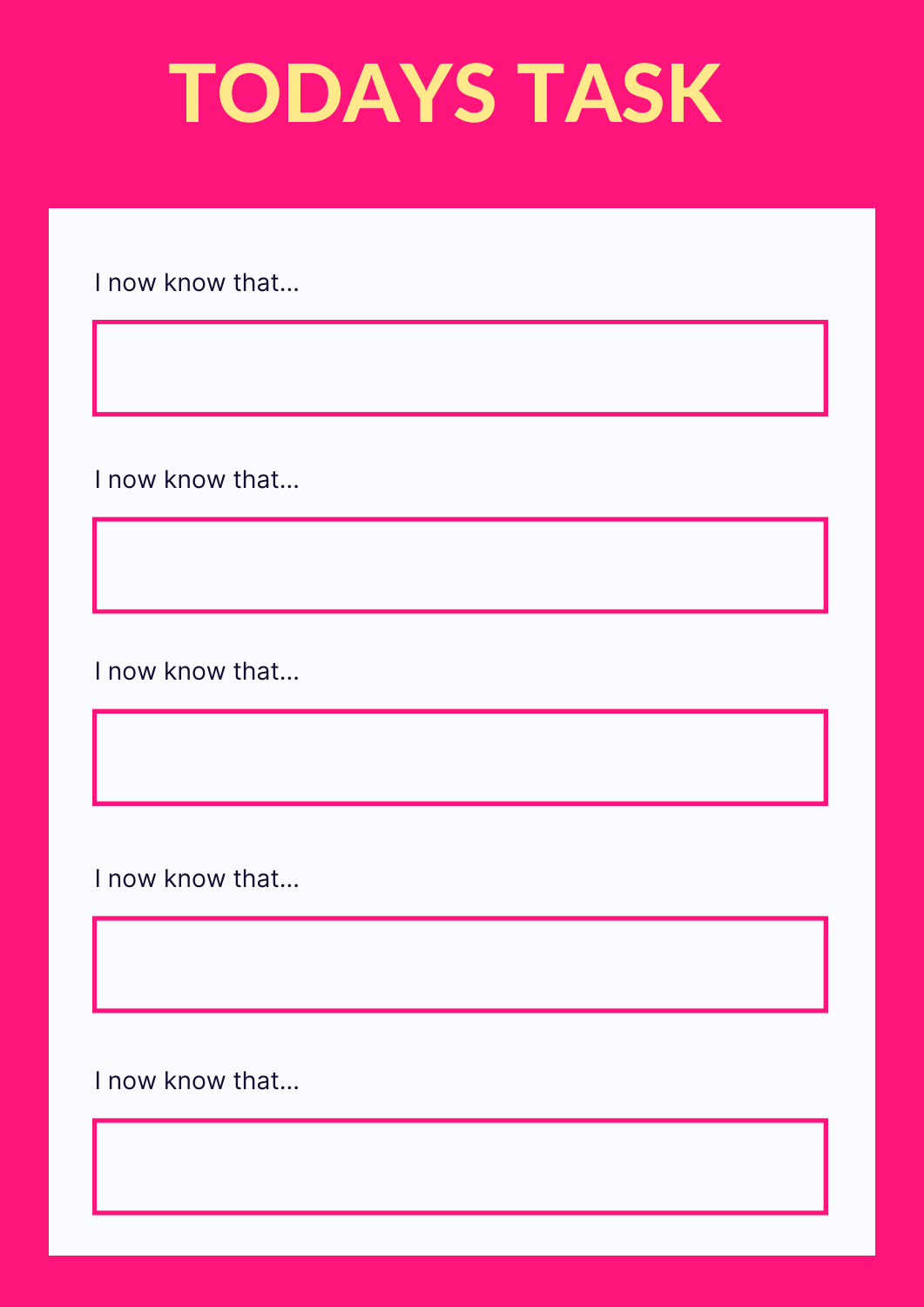Give them a name

Do they have children? How Many?

What is their annual income?

Where in the world do they live?

What kind of house do they live in?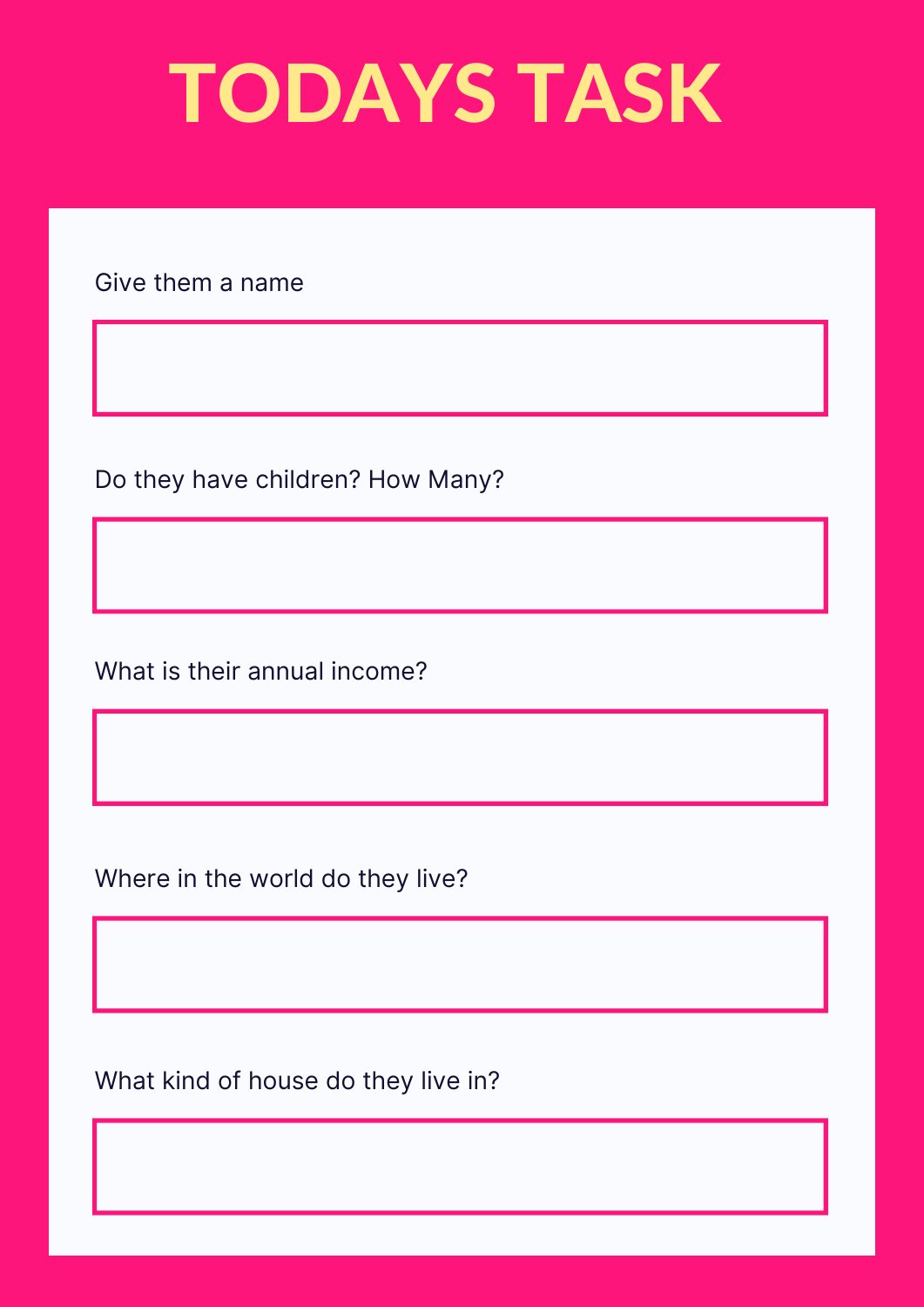Where do they go on holiday?

What do they believe right now?

How are they feeling?

What's going on in their world?

Where do they spend time online?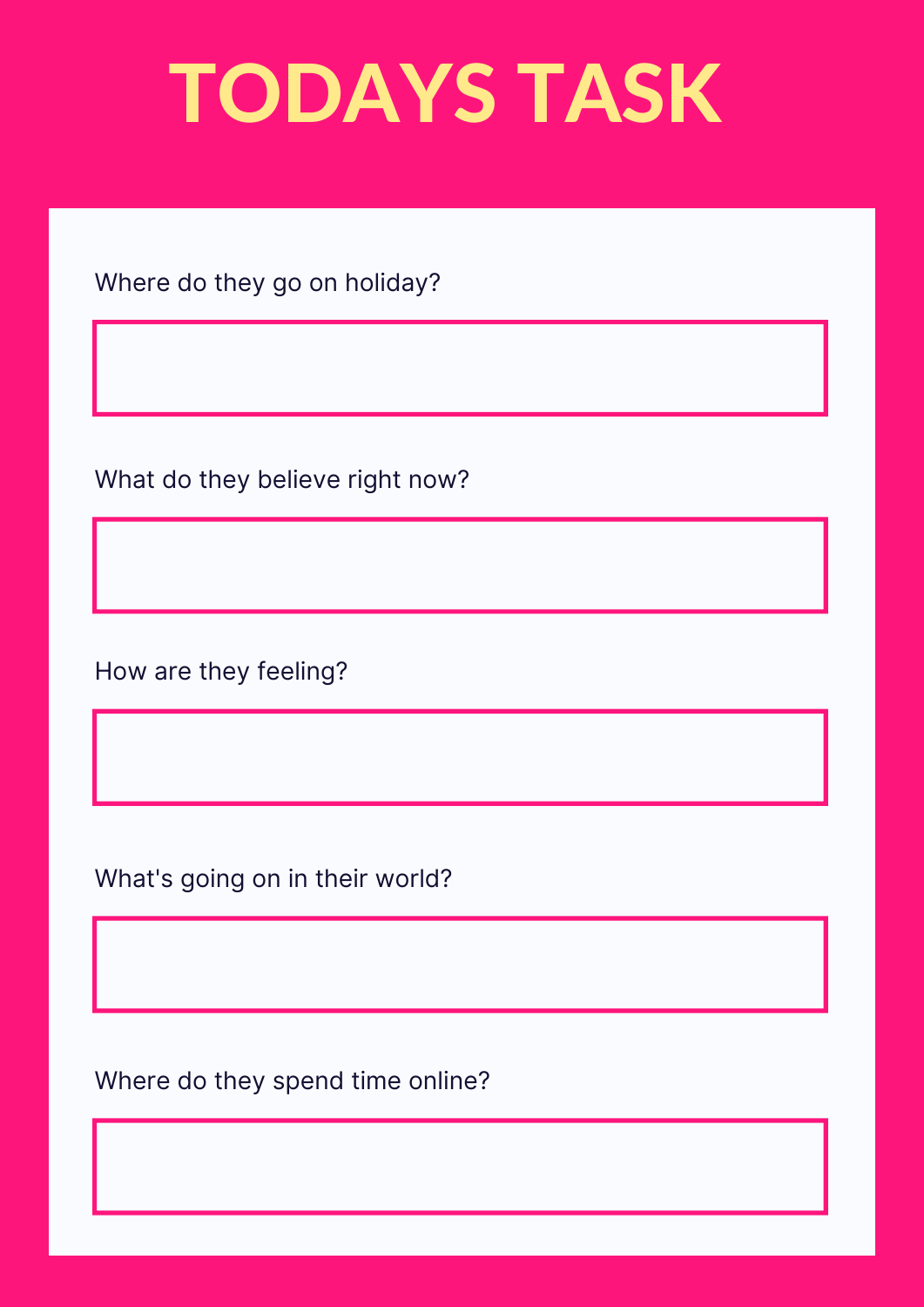What problem do they have that you can help with?

Why is the way you deliver your training important to them?

Why are you the right trainer for them?

What's the emotional connection between you and your ideal clent?

What are 3 things that keep this client awake at night?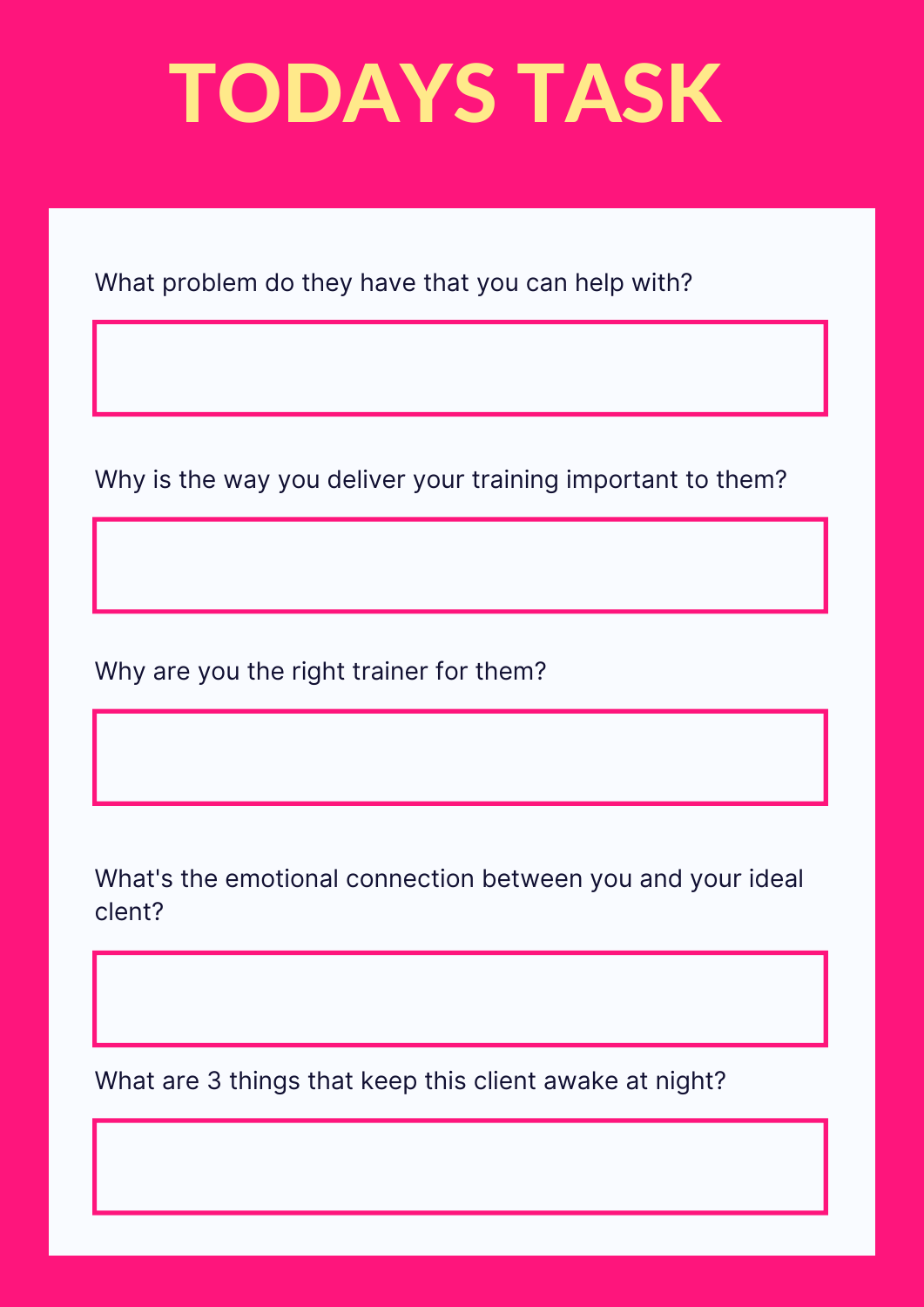What is one big outcome you can deliver to them that will solve the problem that's keeping them awake at night?

Why is now the right time for them to make a decision to train with you?

What is their job?

What kind of company do they work for?

How senior are they?